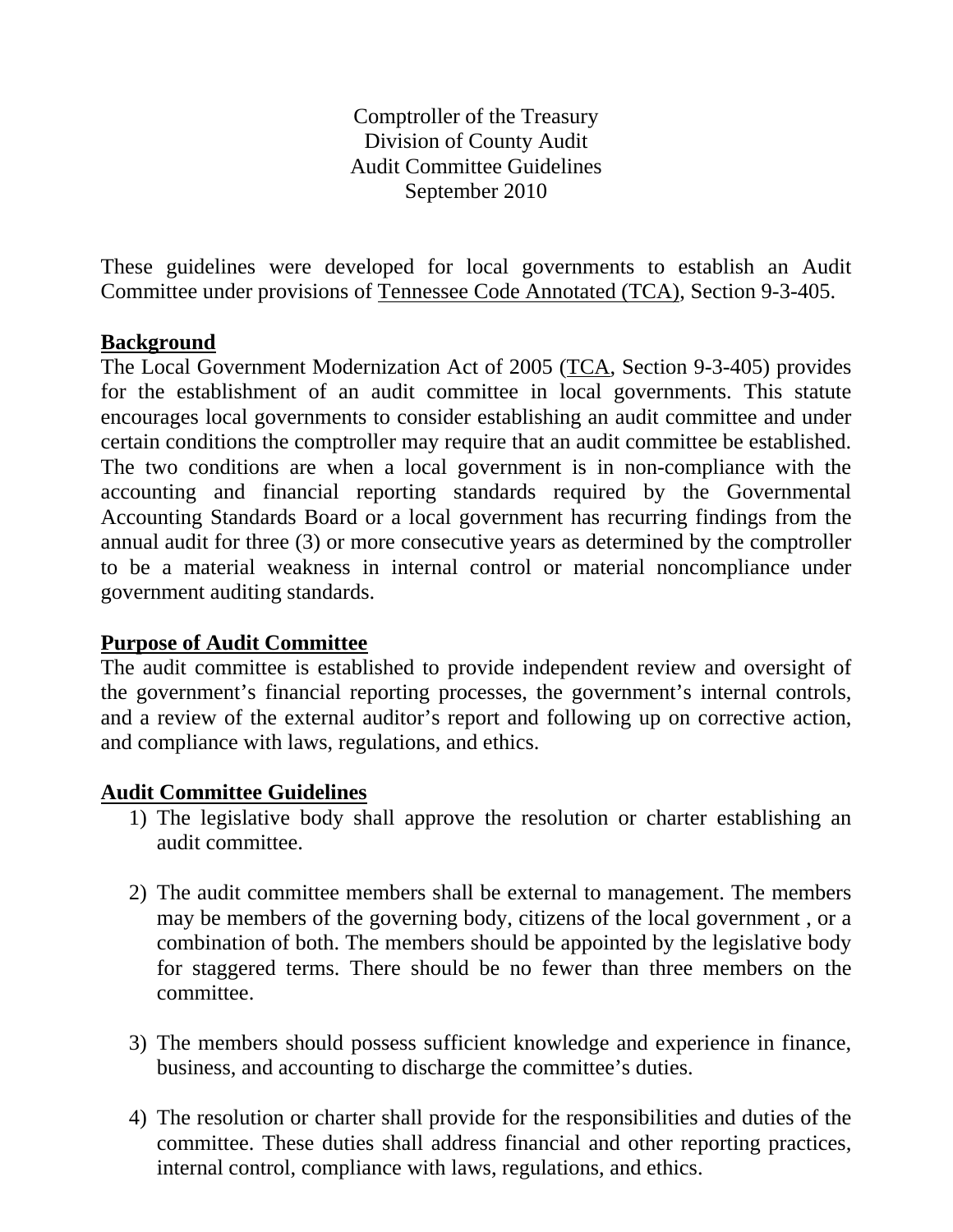- 5) The resolution or charter creating the duties and responsibilities of the audit committee shall be submitted to the comptroller prior to approval by the legislative body. The comptroller shall review the proposed resolution or charter and report back to the local government on whether it follows recommended guidelines. The resolution or charter adopted by the legislative body must conform to the report issued by the comptroller.
- 6) The audit committee shall provide a written report to the legislative body each year on how it has discharged its duties.
- 7) The audit committee shall establish a process for handling employees, taxpayers, or other citizens confidential reporting of suspected illegal, improper, wasteful, or fraudulent activity under provisions of TCA, Section 9- 3-406.
- 8) The audit committee should carefully review all audit findings in the audit report and have consultation with the external auditor regarding the irregularities and deficiencies disclosed in the annual audit. The committee should satisfy itself that appropriate and timely corrective action has been taken by management to remedy the identified weaknesses. The committee should determine what corrective action, if necessary, should be recommended to the legislative body.
- 9) The meetings of an audit committee shall abide by the notice requirements adhered to by the local government to which the committee is attached, except as provided in subsection (d) of TCA, Section 9-3-405.
- 10)All meetings of the audit committee shall be subject to the meeting provisions of subsections  $(d)$ , $(e)$ , $(f)$ , $(g)$ , $(h)$ , and  $(i)$  of TCA, Section 9-3-405.